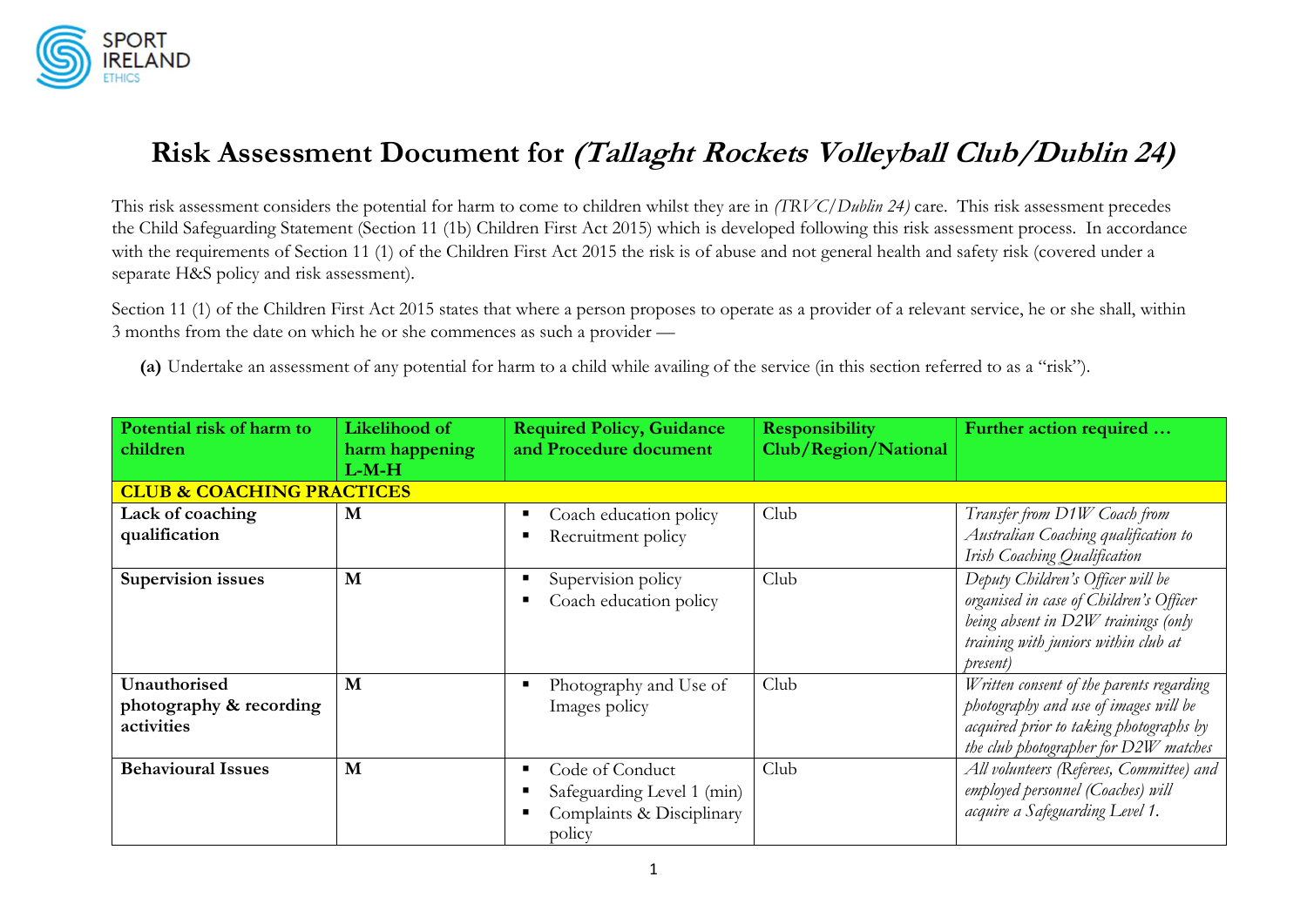

| Potential risk of harm to<br>children                                                                                                                 | Likelihood of<br>harm happening<br>$L-M-H$ | <b>Required Policy, Guidance</b><br>and Procedure document                   | <b>Responsibility</b><br>Club/Region/National | Further action required                                                                                                                                                                                                                                                                                         |
|-------------------------------------------------------------------------------------------------------------------------------------------------------|--------------------------------------------|------------------------------------------------------------------------------|-----------------------------------------------|-----------------------------------------------------------------------------------------------------------------------------------------------------------------------------------------------------------------------------------------------------------------------------------------------------------------|
|                                                                                                                                                       |                                            |                                                                              |                                               | Code of Conduct will be signed by all<br>Club Members, Volunteers and<br>employed personnel.                                                                                                                                                                                                                    |
| Lack of gender balance<br>amongst coaches                                                                                                             | $\mathbf{M}$                               | Coach education policy<br>Supervision policy                                 | Club                                          | Female coaches are employed in the club.<br>At present the ratio of male to female<br>coaches is 3m to 1f for 2mens and<br>2women's teams.                                                                                                                                                                      |
| No guidance for<br>travelling and away trips                                                                                                          | L                                          | Travel/Away trip policy<br>Child Safeguarding<br>Training                    | Club                                          | Policy on travelling and trips away can<br>be requested from the Children's Officer<br>on request.                                                                                                                                                                                                              |
| Lack of adherence with<br>misc procedures in<br>Safeguarding policy (i.e.<br>mobile, photography,<br>transport)<br><b>COMPLAINTS &amp; DISCIPLINE</b> | H                                          | Safeguarding policy<br>Complaints & disciplinary<br>policy                   |                                               | Private individuals like fans from<br>opposing team can't be prevented from<br>taking photographs and video material<br>and publishing that on social media<br>platforms at D2W matches.                                                                                                                        |
| Lack of awareness of a<br>Complaints &<br>Disciplinary policy                                                                                         | M                                          | Complaints & Disciplinary<br>procedure/policy<br>Communications<br>procedure | Club                                          | Before the start of the season 2019/20<br>all Volunteers and employed personnel<br>and parents of junior club members<br>(under 18's) will receive information in<br>complaints and Disciplinary procedures<br>and policies as well ad communication<br>pathways that are put in place by the<br>$Club$ (TRVC). |
| Difficulty in raising an<br>issue by child & or parent<br><b>Reason: Covered above</b>                                                                | L                                          | Complaints & Disciplinary<br>procedure/policy<br>Communications<br>procedure | Club                                          | Official documentations in Child Safety<br>will be publicly available on the $\text{TRVC}$<br>website<br>(https://www.tallaghtrocketsvc.com) and<br>parents will be made aware of the<br>location of Documentation of procedures.                                                                               |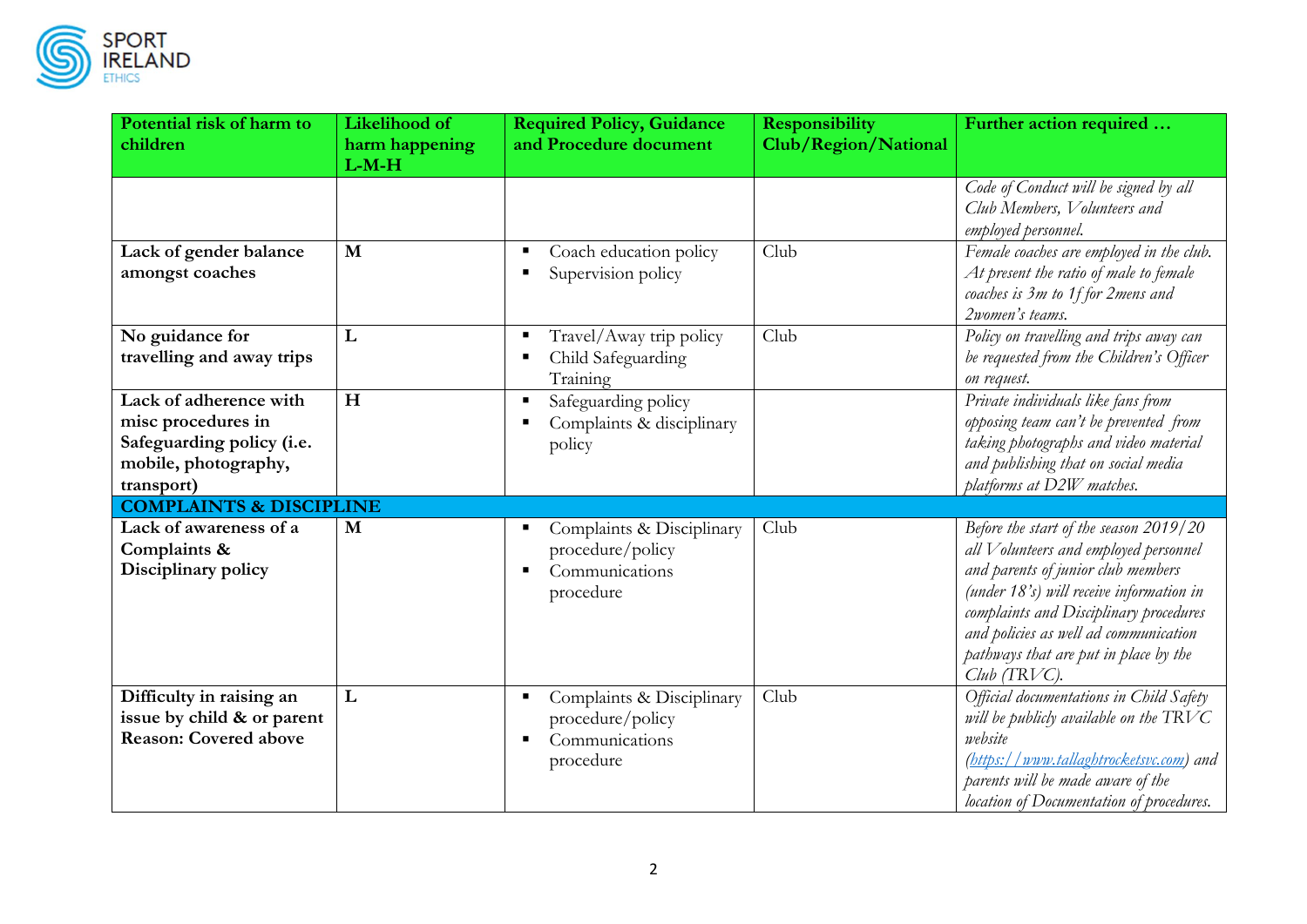

| RI |     |  |
|----|-----|--|
|    | AND |  |

| Potential risk of harm to   | Likelihood of  | <b>Required Policy, Guidance</b> | <b>Responsibility</b> | Further action required                   |  |
|-----------------------------|----------------|----------------------------------|-----------------------|-------------------------------------------|--|
| children                    | harm happening | and Procedure document           | Club/Region/National  |                                           |  |
|                             | $L-M-H$        |                                  |                       |                                           |  |
| <b>Complaints not being</b> | L              | Complaints & Disciplinary        | Club                  | Children's Officer (Daniela Bossard)      |  |
| dealt with seriously        |                | procedure/policy                 |                       | and Designate Liaison Person (Tomasz      |  |
|                             |                |                                  |                       | Kanopka) have appropriate education.      |  |
| <b>REPORTING PROCEDURES</b> |                |                                  |                       |                                           |  |
| Lack of knowledge of        | L              | Reporting                        | NGB                   | Make policies and procedures available    |  |
| organisational and          |                | procedures/policy                | MP                    | Include in Safeguarding Training (L1)     |  |
| statutory reporting         |                | Coach education policy           | <b>DLP</b>            | Include in Coach Education Training       |  |
| procedures                  |                | Code of Conduct                  |                       |                                           |  |
|                             |                | /Behaviour                       |                       |                                           |  |
| <b>No Mandated Person</b>   | L              | Reporting<br>$\blacksquare$      | NGB                   | Mandated Person: Norma McIntyre           |  |
| appointed                   |                | procedures/policy                |                       |                                           |  |
| No DLP Appointed            | ${\bf L}$      | Reporting                        | NGB                   | Train all DLPs                            |  |
|                             |                | procedures/policy                | Club                  | DLP publicised on Website                 |  |
|                             |                |                                  |                       | (https://www.tallaghtrocketsvc.com)       |  |
| Concerns of abuse or        | L              | Reporting<br>п                   | MP                    | Include in Safeguarding Training (L1)     |  |
| harm not reported           |                | procedures/policy                | <b>DLP</b>            | Publicise names of CCOs, DLPs,            |  |
|                             |                | Child Safeguarding               |                       | $MP(s)$ on website                        |  |
|                             |                | Training - Level 1               |                       | (https://www.tallaghtrocketsvc.com)       |  |
|                             |                |                                  |                       | Publicise internal and external reporting |  |
|                             |                |                                  |                       | procedures                                |  |
| Not clear who YP should     |                | Post the names of CCOs,<br>٠     | CCO                   | Information on CCO and DLP on             |  |
| talk to or report to        |                | DLPs and MP                      | <b>DLP</b>            | Website                                   |  |
|                             |                |                                  |                       | (https://www.tallaghtrocketsvc.com)       |  |
|                             |                |                                  |                       | including phone numbers.                  |  |
|                             |                |                                  |                       | Personal introduction to all parents and  |  |
|                             |                |                                  |                       | juniors upon first meeting.               |  |
|                             |                |                                  |                       | Include in Safeguarding Training (L1)     |  |
| <b>FACILITIES</b>           |                |                                  |                       |                                           |  |
| Unauthorised access to      | H              | Supervision policy               | NGB                   | Clarify responsibilities before session   |  |
| designated children's play  |                | Coach education                  | Club                  | starts                                    |  |
| & practice areas and to     |                |                                  |                       |                                           |  |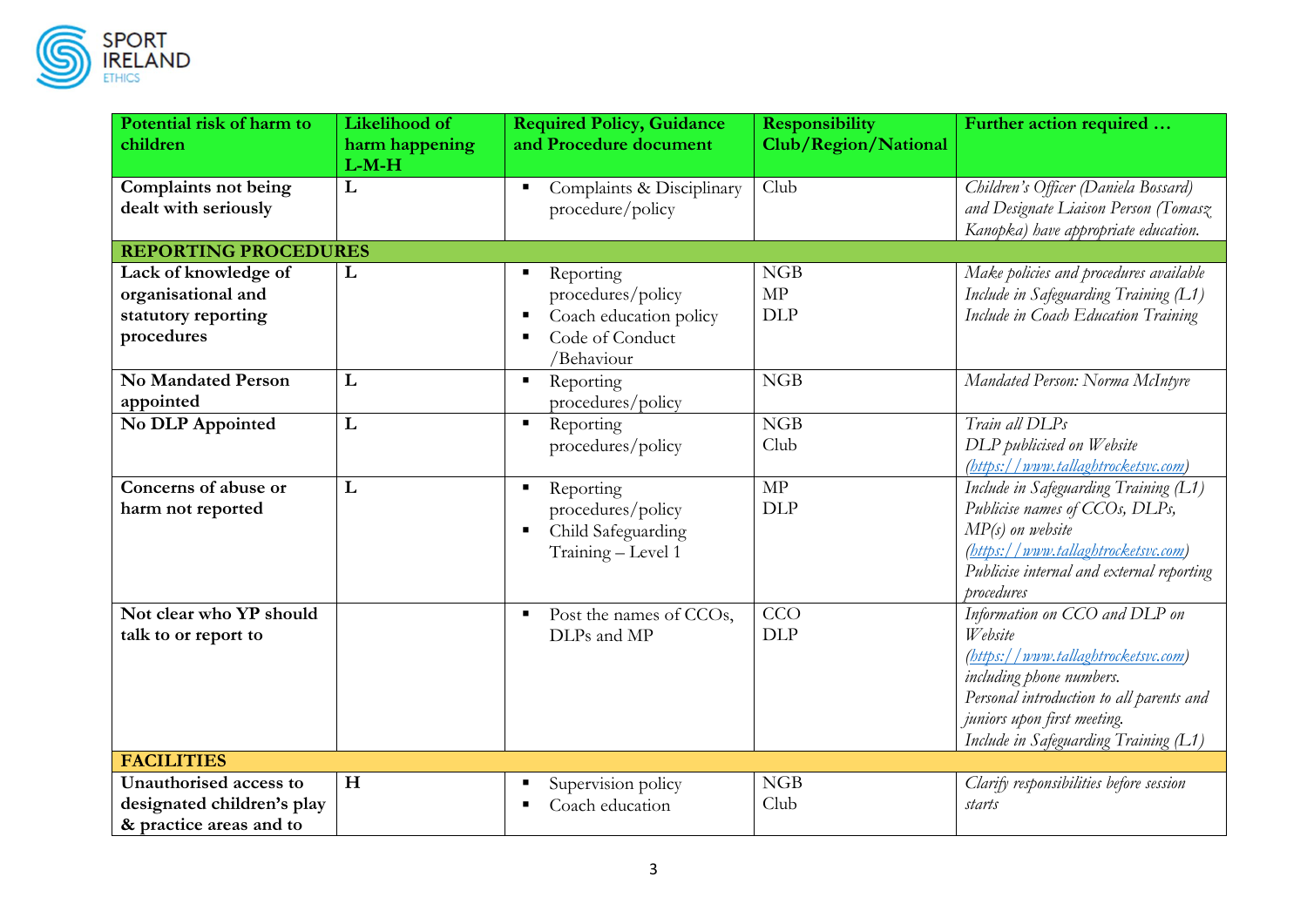

| Potential risk of harm to                                       | Likelihood of  | <b>Required Policy, Guidance</b> | <b>Responsibility</b> | Further action required                                                       |
|-----------------------------------------------------------------|----------------|----------------------------------|-----------------------|-------------------------------------------------------------------------------|
| children                                                        | harm happening | and Procedure document           | Club/Region/National  |                                                                               |
| changing rooms, showers,                                        | $L-M-H$        |                                  |                       |                                                                               |
| toilets etc.                                                    |                |                                  |                       |                                                                               |
| Unauthorised exit from                                          | L              | Supervision policy               |                       | Clarify responsibilities before session                                       |
| children's areas                                                |                | Coach education                  |                       | starts                                                                        |
|                                                                 |                |                                  |                       | Every training with Juniors is supervised                                     |
|                                                                 |                |                                  |                       | by the CCO or deputy CCO (named by                                            |
|                                                                 |                |                                  |                       | the CCO when not present at D1W                                               |
| Photography, filming or                                         | L              | Photography policy and           |                       | training)<br>Enforce policy in private changing and                           |
| recording in prohibited                                         |                | use of devices in private        |                       | wet areas                                                                     |
| areas                                                           |                | zones                            |                       |                                                                               |
|                                                                 |                |                                  |                       |                                                                               |
| Missing or found child on                                       | L              | Missing or found child<br>в      |                       | Refer to policy and inform Gardai                                             |
| site                                                            |                | policy                           |                       |                                                                               |
|                                                                 |                |                                  |                       |                                                                               |
| <b>Children sharing facilities</b><br>with adults e.g. dressing | H              | Safeguarding policy<br>п         |                       | No separate changing room available for<br>juniors. They are asked to come to |
| room, showers etc.                                              |                |                                  |                       | trainings in gear or change before adults                                     |
|                                                                 |                |                                  |                       | using changing rooms (especially for                                          |
|                                                                 |                |                                  |                       | travel games)                                                                 |
| <b>RECRUITMENT</b>                                              |                |                                  |                       |                                                                               |
| Recruitment of                                                  | M              | Recruitment policy<br>п          | NGB                   | Ongoing review                                                                |
| inappropriate people                                            |                |                                  | Club                  | Garda vetting and appropriate Irish                                           |
|                                                                 |                |                                  | CCO                   | accredited coaching certificate for all                                       |
|                                                                 |                |                                  | Appropriate personnel | coaches. Safeguarding 1 for all volunteers<br>(committee)                     |
| Lack of clarity on roles                                        | L              | Recruitment policy<br>п          | Club                  | Check job description                                                         |
|                                                                 |                |                                  |                       | Put supervision in place by CCO                                               |
|                                                                 |                |                                  |                       |                                                                               |
| Unqualified or untrained                                        | L              | Recruitment policy<br>п          | Club                  | Check qualification                                                           |
| people in role                                                  |                |                                  |                       |                                                                               |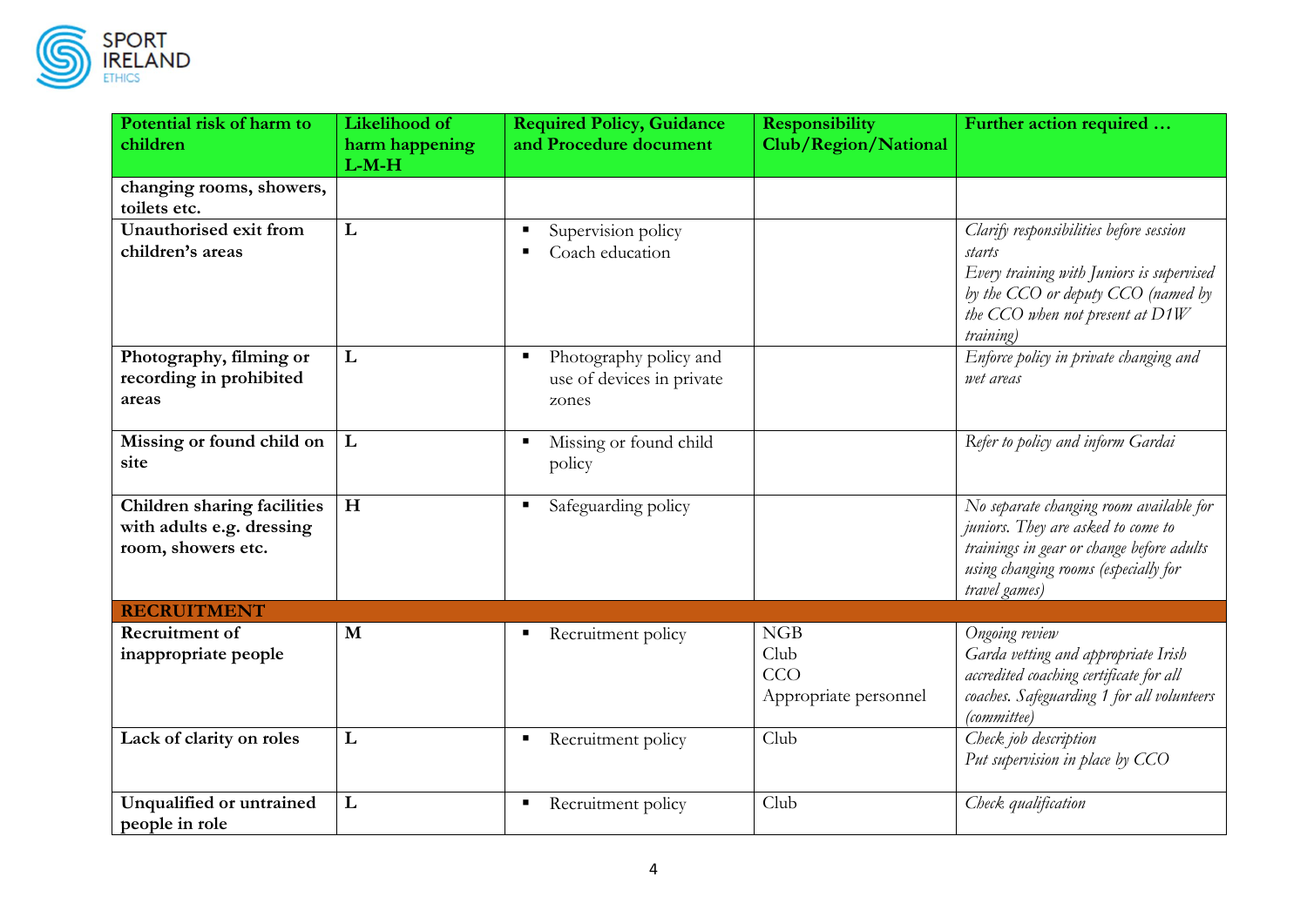

| Potential risk of harm to<br>children                                                                                         | Likelihood of<br>harm happening<br>$L-M-H$ | <b>Required Policy, Guidance</b><br>and Procedure document                                                         | <b>Responsibility</b><br>Club/Region/National                          | Further action required                                                                                                                                                          |  |  |  |
|-------------------------------------------------------------------------------------------------------------------------------|--------------------------------------------|--------------------------------------------------------------------------------------------------------------------|------------------------------------------------------------------------|----------------------------------------------------------------------------------------------------------------------------------------------------------------------------------|--|--|--|
|                                                                                                                               | <b>COMMUNICATIONS AND SOCIAL MEDIA</b>     |                                                                                                                    |                                                                        |                                                                                                                                                                                  |  |  |  |
| Lack of awareness of<br>'risk of harm' with<br>members and visitors                                                           | M                                          | Child Safeguarding<br>Statement<br>Training policy                                                                 | National<br>Club<br><b>DLP</b><br>CCO                                  | Communicate Child Safeguarding<br>Statement<br>Publicly available on website<br>(https://www.tallaghtrocketsvc.com)                                                              |  |  |  |
| No communication of<br><b>Child Safeguarding</b><br><b>Statement or Code of</b><br><b>Behaviour</b> to<br>members or visitors | L                                          | Child Safeguarding<br>$\blacksquare$<br>Statement - display<br>Code of Behaviour<br>$\blacksquare$<br>- distribute | Club Executive<br>County Committee<br><b>DLP</b><br>Children's Officer | Communicate Child Safeguarding<br>Statement publicly available on website<br>(https://www.tallaghtrocketsvc.com)<br>Distribute Code or Sections as<br>appropriate                |  |  |  |
| Unauthorised<br>photography & recording<br>of activities                                                                      | H                                          | Photography and Use of<br>Images policy                                                                            | Club                                                                   | No phones on changing facilities.<br>Consent from parents for club<br>photographer and social media<br>commissioner.<br>Exposure to pictures/video material<br>from guest teams. |  |  |  |
| Inappropriate use of<br>social media and<br>communications by<br>under 18's                                                   | L                                          | Communications policy<br>Code of conduct                                                                           | Club                                                                   | Communication on social media will only<br>go through parents                                                                                                                    |  |  |  |
| Inappropriate use of<br>social media and<br>communications with<br>under 18's                                                 | L                                          | Communications policy<br>Code of conduct.                                                                          | Club                                                                   | Written consent from parents to use team<br>pictures/individual pictures of matches<br>and tournaments on the TRVC<br>Instagram, the TRVC facebook and on<br>the TRVC website.   |  |  |  |
| <b>GENERAL RISK OF HARM</b>                                                                                                   |                                            |                                                                                                                    |                                                                        |                                                                                                                                                                                  |  |  |  |
| Harm not being<br>recognised                                                                                                  | M                                          | Safeguarding policy                                                                                                | Club                                                                   | Regular check up with coaches, parents<br>and juniors.                                                                                                                           |  |  |  |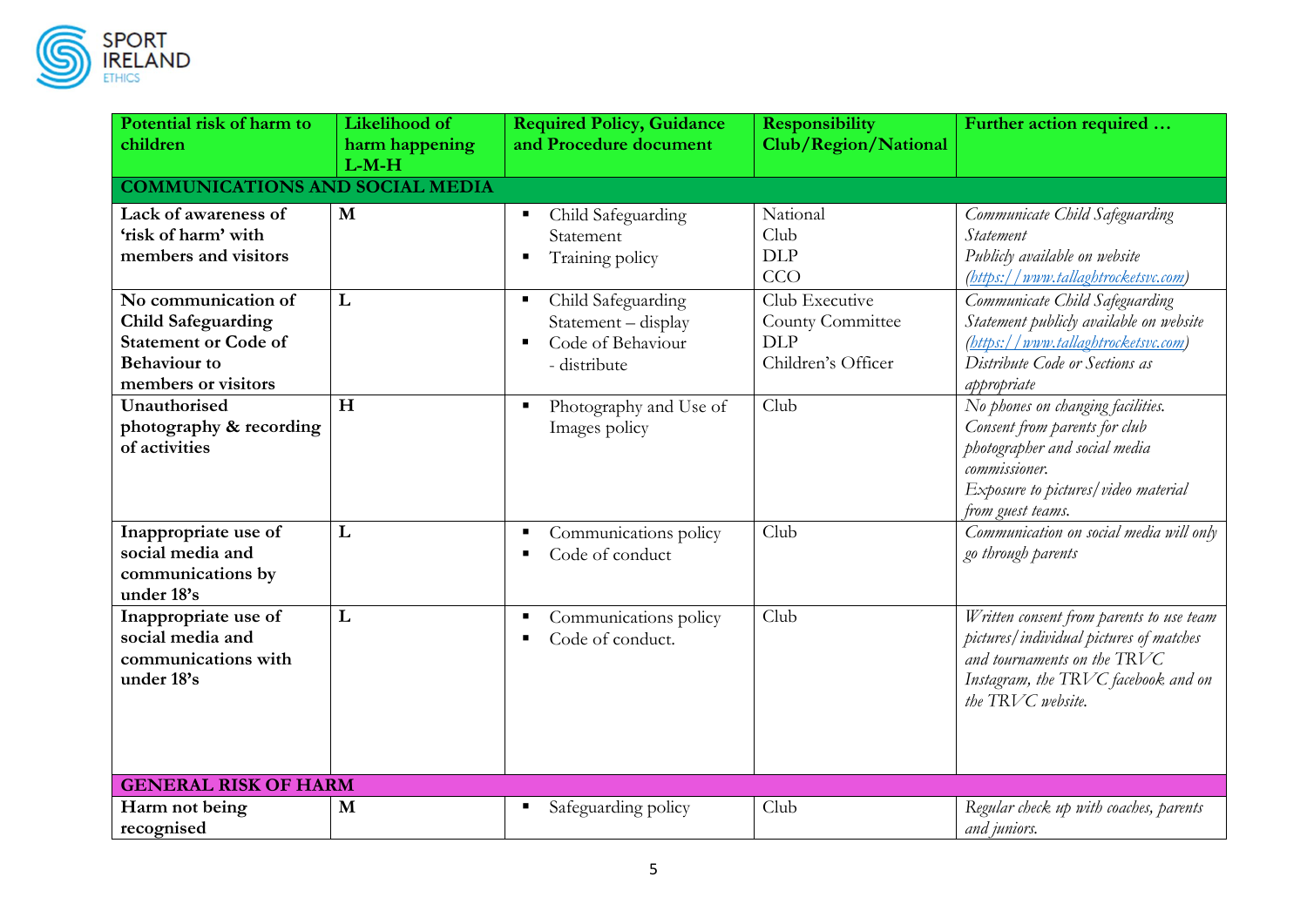

| ĸ۱ |     |
|----|-----|
|    | AND |

| Potential risk of harm to<br>children                                                                           | Likelihood of<br>harm happening<br>$L-M-H$ | <b>Required Policy, Guidance</b><br>and Procedure document      | <b>Responsibility</b><br>Club/Region/National | Further action required                                                                              |
|-----------------------------------------------------------------------------------------------------------------|--------------------------------------------|-----------------------------------------------------------------|-----------------------------------------------|------------------------------------------------------------------------------------------------------|
|                                                                                                                 |                                            | Child Safeguarding<br>Training                                  |                                               |                                                                                                      |
| Harm caused by<br>child to child<br>coach to child<br>volunteer to child<br>member to child<br>visitor to child | M                                          | Safeguarding policy<br>п<br>Child Safeguarding<br>п<br>Training | Club                                          | Supervision of every training by CCO or<br>deputy CCO appointed by CCO with<br>appropriate training. |
| General behavioural<br><i>issues</i>                                                                            | L                                          | Code of Conduct<br>п                                            | Club                                          | Take disciplinary action where necessary<br>Sign code of conduct                                     |